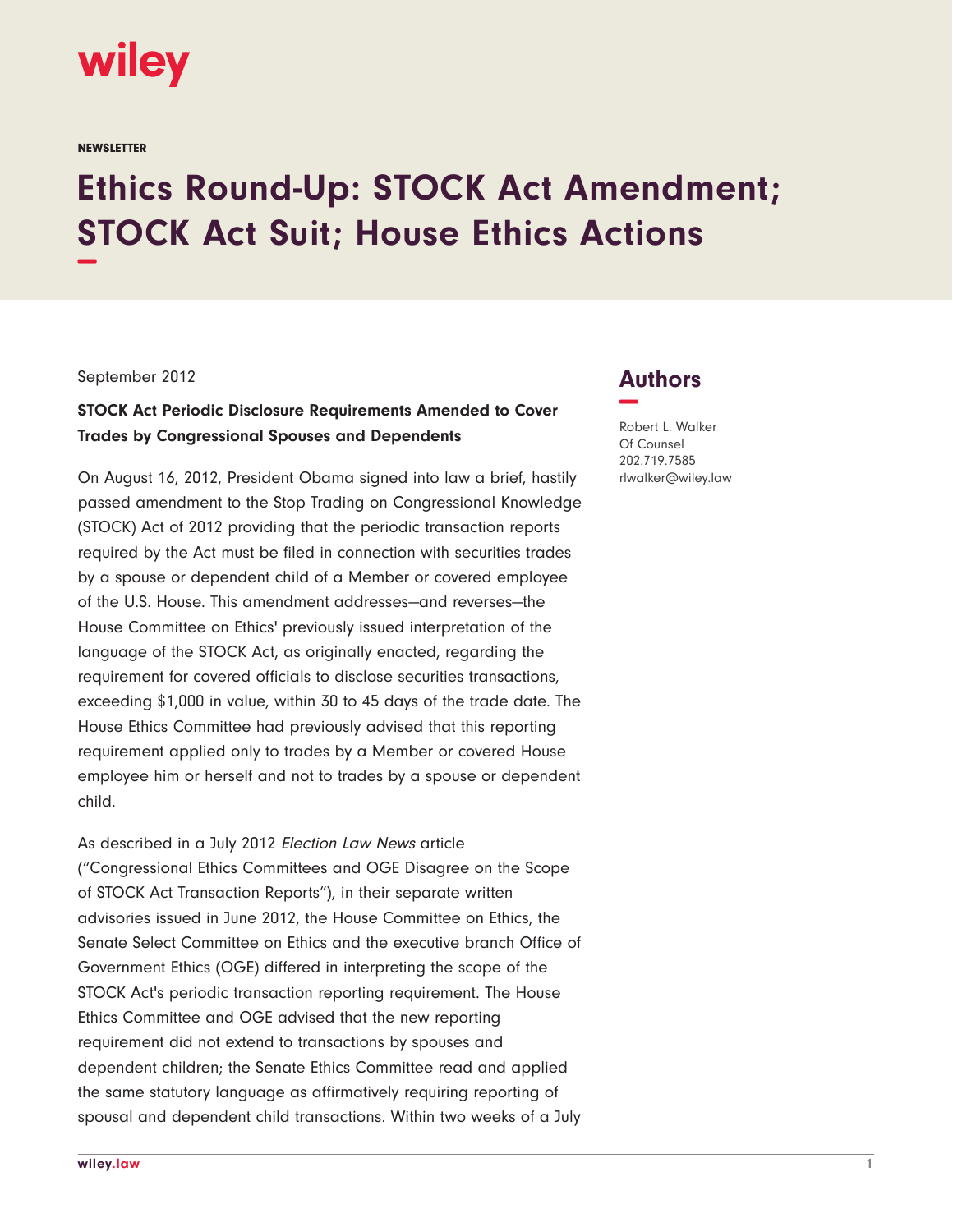19, 2012, CNN report on this interpretative discrepancy, however, the House and Senate—on August 2, 2012 passed a brief amendment to the STOCK Act bringing the scope of the periodic transaction reporting requirement in the House in line with the Senate reading of the Act: transactions by spouses and dependent children must now be reported in both the House and Senate. The House Ethics Committee issued a revised advisory memorandum about the requirement on August 17, 2012.

The intra-branch discrepancy was resolved, but an inter-branch interpretative discrepancy remained. The August 2 amendment to the STOCK Act did not reach OGE's interpretation of the periodic transaction reporting requirements for executive branch personnel. Thus, while both houses of Congress are now in agreement that spouse and dependent child transactions must be disclosed on the periodic reports, covered executive branch officials and employees are not required to disclose such transactions on their periodic reports.

## **Senior Executive Branch Employees Sue to Challenge the Constitutionality of the STOCK Act's Online Disclosure Requirements**

The amendment to the STOCK Act passed by Congress on August 2, 2012 and signed by President Obama on August 16, 2012 also contained a section delaying for one month the mandate that all annual financial disclosure forms—and periodic transaction reports—filed by Members, officials and employees of the legislative and executive branches be posted and made available online to the public. The STOCK Act called for this online posting mandate to be met by August 31, 2012; as amended, the Act required online posting by September 30, 2012.

This delay in implementation of the STOCK Act's online disclosure requirements was precipitated by vocal and organized criticism by groups representing federal executive branch officials and employees that the requirements would constitute an invasion of privacy and would put covered employees at risk of identity theft. On August 2, 2012—the same date that Congress passed the STOCK Act amendment—the ACLU filed suit in federal district court challenging the Act's online disclosure requirements on behalf of the Senior Executives Association, the American Foreign Service Association, the Assembly of Scientists, the National Association of Immigration Judges and seven individual high level federal officials. The ACLU's complaint names the United States and the Acting Director of OGE as defendants and alleges that the online publication of individuals' financial disclosure filings will violate their "constitutional right to privacy in their personal financial information." The complaint alleges further that the posting of personal financial disclosure forms online will expose disclosing individuals to a range of "irreparable injuries" and risks, including identity theft, phishing and even possible physical harm.

On September 13, 2012, Judge Alexander Williams of the U.S. District Court in Greenbelt, Maryland, granted plaintiffs' motion for a temporary preliminary injunction, further delaying implementation of the new disclosure requirements for covered executive branch officials. Judge Williams found that the plaintiffs showed "a strong likelihood of irreparable harm" absent preliminary injunctive relief. The court stayed briefing on the motion for a preliminary injunction until September 24, 2012, by which date—if Congress has mooted the issue by revising or removing the new online disclosure requirements with respect to executive branch officials—proceedings on